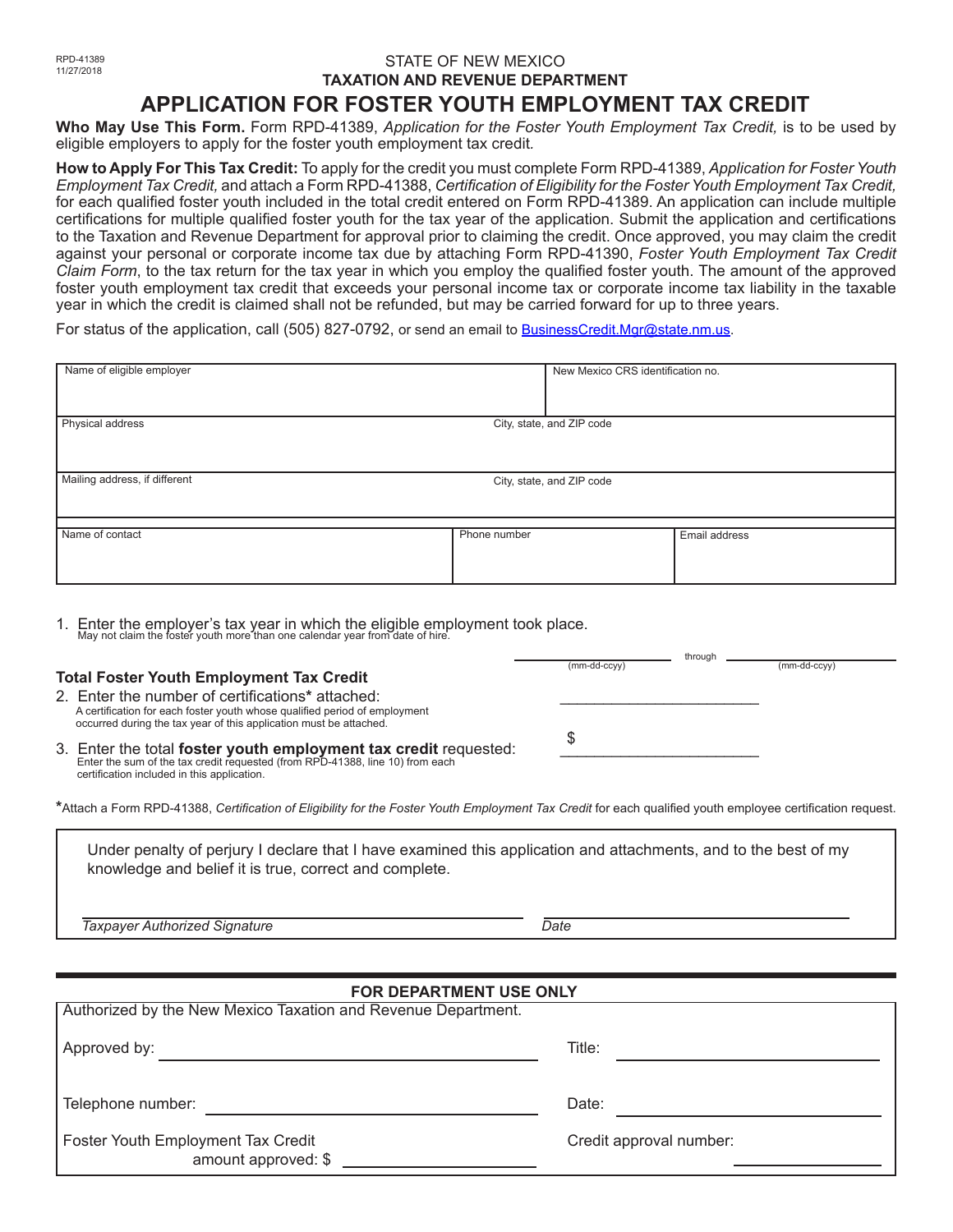#### STATE OF NEW MEXICO **TAXATION AND REVENUE DEPARTMENT**

# **APPLICATION FOR FOSTER YOUTH EMPLOYMENT TAX CREDIT**

#### **Part II - Distribution of credit to owners, members or partners, if the employer files a partnership return.**

An owner, member or partner (owners) may be allocated the right to claim a foster youth employment tax credit in proportion to its ownership interest if the taxpayer owns an interest in a business entity that is taxed for federal income tax purposes as a partnership. To allocate the credit to the owners of the business entity qualifying for the credit, complete the following for each owner. The total credit that may be claimed by all members of the partnership or other business entity shall not exceed the allowable credit approved. If additional space is needed, continue the list on a copy of this page.

## **Distributed to:**

| Name of owner, member or partner | <b>SSN</b>       | Percent of ownership | Amount |
|----------------------------------|------------------|----------------------|--------|
|                                  | <b>FEIN</b>      |                      |        |
|                                  |                  |                      |        |
| Name of owner, member or partner | $\overline{SSN}$ | Percent of ownership | Amount |
|                                  | <b>FEIN</b>      |                      |        |
|                                  |                  |                      |        |
| Name of owner, member or partner | <b>SSN</b>       | Percent of ownership | Amount |
|                                  | <b>FEIN</b>      |                      |        |
|                                  |                  |                      |        |
| Name of owner, member or partner | <b>SSN</b>       | Percent of ownership | Amount |
|                                  | <b>FEIN</b>      |                      |        |
| Name of owner, member or partner | <b>SSN</b>       | Percent of ownership | Amount |
|                                  | <b>FEIN</b>      |                      |        |
|                                  |                  |                      |        |
| Name of owner, member or partner | <b>SSN</b>       | Percent of ownership | Amount |
|                                  |                  |                      |        |
|                                  | <b>FEIN</b>      |                      |        |
|                                  |                  |                      |        |
| Name of owner, member or partner | <b>SSN</b>       | Percent of ownership | Amount |
|                                  | <b>FEIN</b>      |                      |        |
|                                  |                  |                      |        |
| Name of owner, member or partner | <b>SSN</b>       | Percent of ownership | Amount |
|                                  | <b>FEIN</b>      |                      |        |
|                                  |                  |                      |        |
| Name of owner, member or partner | <b>SSN</b>       | Percent of ownership | Amount |
|                                  | <b>FEIN</b>      |                      |        |
|                                  |                  |                      |        |
| Name of owner, member or partner | <b>SSN</b>       | Percent of ownership | Amount |
|                                  |                  |                      |        |
|                                  | <b>FEIN</b>      |                      |        |
| Name of owner, member or partner | <b>SSN</b>       | Percent of ownership | Amount |
|                                  |                  |                      |        |
|                                  | <b>FEIN</b>      |                      |        |
| Name of owner, member or partner | $\overline{SSN}$ | Percent of ownership | Amount |
|                                  |                  |                      |        |
|                                  | <b>FEIN</b>      |                      |        |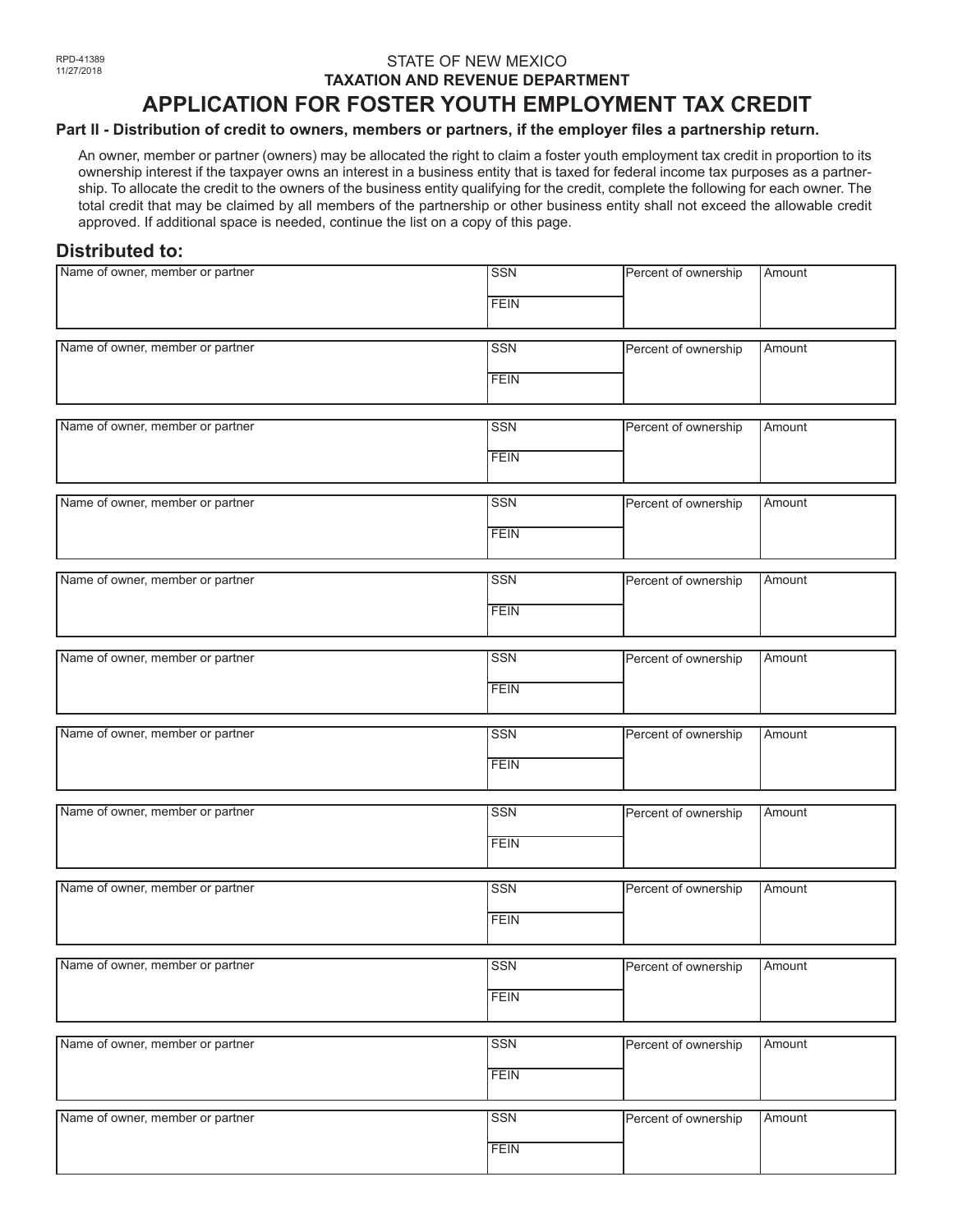## STATE OF NEW MEXICO **TAXATION AND REVENUE DEPARTMENT APPLICATION FOR FOSTER YOUTH EMPLOYMENT TAX CREDIT INSTRUCTIONS** Page 1 of 2

#### **ABOUT THIS TAX CREDIT**

For tax years beginning on or after January 1, 2018, a taxpayer who employs a qualified foster youth for at least 20 hours per week, in New Mexico is eligible for a credit against the taxpayer's personal or corporate income tax liability for up to \$1,000 for wages paid to each qualified foster youth. If the foster youth's qualified period of employment is less than a full year, the credit for that year is reduced based on the ratio of the qualified period of employment over the full tax year of the employer.

To claim the credit, all of the following must be true:

- An employer may not receive the credit for any individual qualified foster youth for more than one calendar year from the date of hire.
- Multiple employers may not receive a credit for more than one year combined for the same qualified foster youth.
- Only one employer may receive the credit for a specific foster youth during a tax year.
- The qualified foster youth was aged fourteen or older within seven years prior to the taxable year for which the tax credit is claimed and was in the legal custody of the Children, Youth and Families Department (CYFD) pursuant to the Children's Code or in the legal custody of a New Mexico Indian Nation, Tribe or Pueblo or the United States (US) Department of the Interior Bureau of Indian Affairs (BIA) division of Human Services.
- The foster youth employment tax credit is only allowed for the employment of a foster youth who was not previously employed by the taxpayer prior to the taxable year for which the credit is claimed.

That portion of a foster youth employment tax credit approved by Taxation and Revenue Department (TRD) that exceeds a taxpayer's income tax liability in the tax year in which the foster youth employment tax credit is claimed may not be refunded to the taxpayer, but may be carried forward for up to three years. The foster youth employment tax credit may not be transferred to another taxpayer.

Married individuals filing separate returns for a tax year for which they could have filed a joint return, each may claim only one-half of the foster youth employment tax credit that would have been claimed on a joint return. An owner, member or partner (owners) may be allocated the right to claim a foster youth employment tax credit in proportion to its ownership interest if the taxpayer owns an interest in a business entity that is taxed for federal income tax purposes as a partnership.

**Part II - Distribution of credit to owners, members or partners, if the employer files a partnership return.**

To allocate the credit to the owners of the business entity qualifying for the credit, complete **Part II of Form RPD-41389**. The total credit that may be claimed by all members of the partnership or other business entity shall not exceed the allowable credit approved.

#### **ATTACHMENTS**

The taxpayer must provide a copy of the foster youth employment certification received by CYFD, the New Mexico Indian nations,tribes and pueblos, or the US Department of the Interior BIA of Human Services. The certification must show the date in which the foster youth was placed in legal custody. The Department may request additional information establishing that the employee is a qualified foster youth.

#### **HOW TO COMPLETE THIS FORM**

Complete all information requested. Enter the date using a two-digit month and day and a four-digit year (mm/dd/ccyy).

Enter the name, address and the New Mexico CRS identification number of the employer. The physical address should be the address where the business is located or based. Enter the mailing address if it is a different address.

- 1. Enter the employer's tax year in which the eligible employment took place. Enter the first and last day of the tax year. Enter the date using a two-digit month and day and a four-digit year (mm/dd/ccyy).
- 2. Enter the number of certifications (Form RPD-41388, *Certification of Eligibility for the Foster Youth Employment Tax Credit*) attached and included in this application.
- 3. Enter the sum of the foster youth employment tax credit (from line 10 of each Form-41388 certification attached). A maximum of \$1,000 for each qualified foster youth in tax year is allowed.

Sign and date the form.

#### **Checklist:**

- Form RPD-41388, *Certification of Eligibility for the Foster Youth Employment Tax Credit;*
- Form RPD-41389 *Application for Foster Youth Employment Tax Credit;*
- A copy of the foster youth employment certificate received by CYFD, the New Mexico Indian Nations,Tribes and Pueblos, or the US Department of the Interior BIA division of Human Services.
- Forms are signed and dated